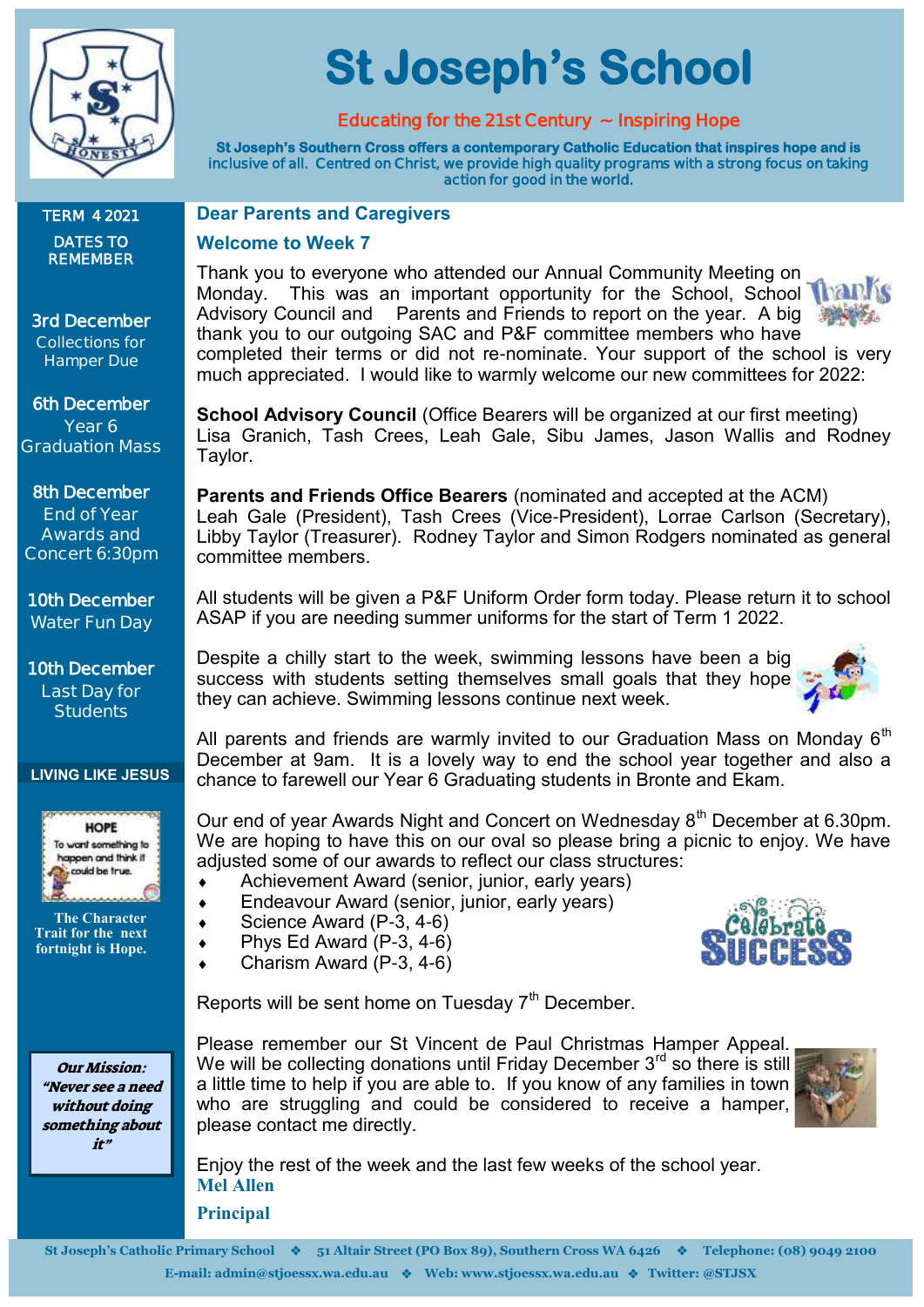

.

# **Phys Ed**

**This term we have working on developing team work and cooperation skills across all year levels. We started off playing invasion games where students needed to make plans and devise tactics to try to win. The students thoroughly enjoyed learning these new games and working together in small groups.**

**In the recent weeks we have been focusing on tennis and all the skills that go with it. The students have really enjoyed the new skills they have been learning and the mini competitions they have had with each other.**



# **Drama**

**In Drama we have been working on exploring known stories and how we can dramatise these. We have looked at "Where the Wild Things Are?" And recently "Hansel and Gretal".**

**Here are some pictures of houses the students invented from the story of Hansel and Gretal. They had to explain to the class what it was made out of and any special features. Everyone spoke confidently when it was their turn.**









# **STEM**

**We have had a great time in STEM this term exploring the Physical Sciences. The Early Years have been learning all about light and sound (we had fun listening for the pitch and volume in musical instruments). The Junior and Senior years have been learning all about heat, light, forces and electricity. What a fun term we have had!** 







*Core Values ~ We engage in active learning in a safe and collaborative environment ~ We challenge, motivate and encourage everyone to reach their potential ~ We play our role in protecting God's environment to promote a sustainable future for all*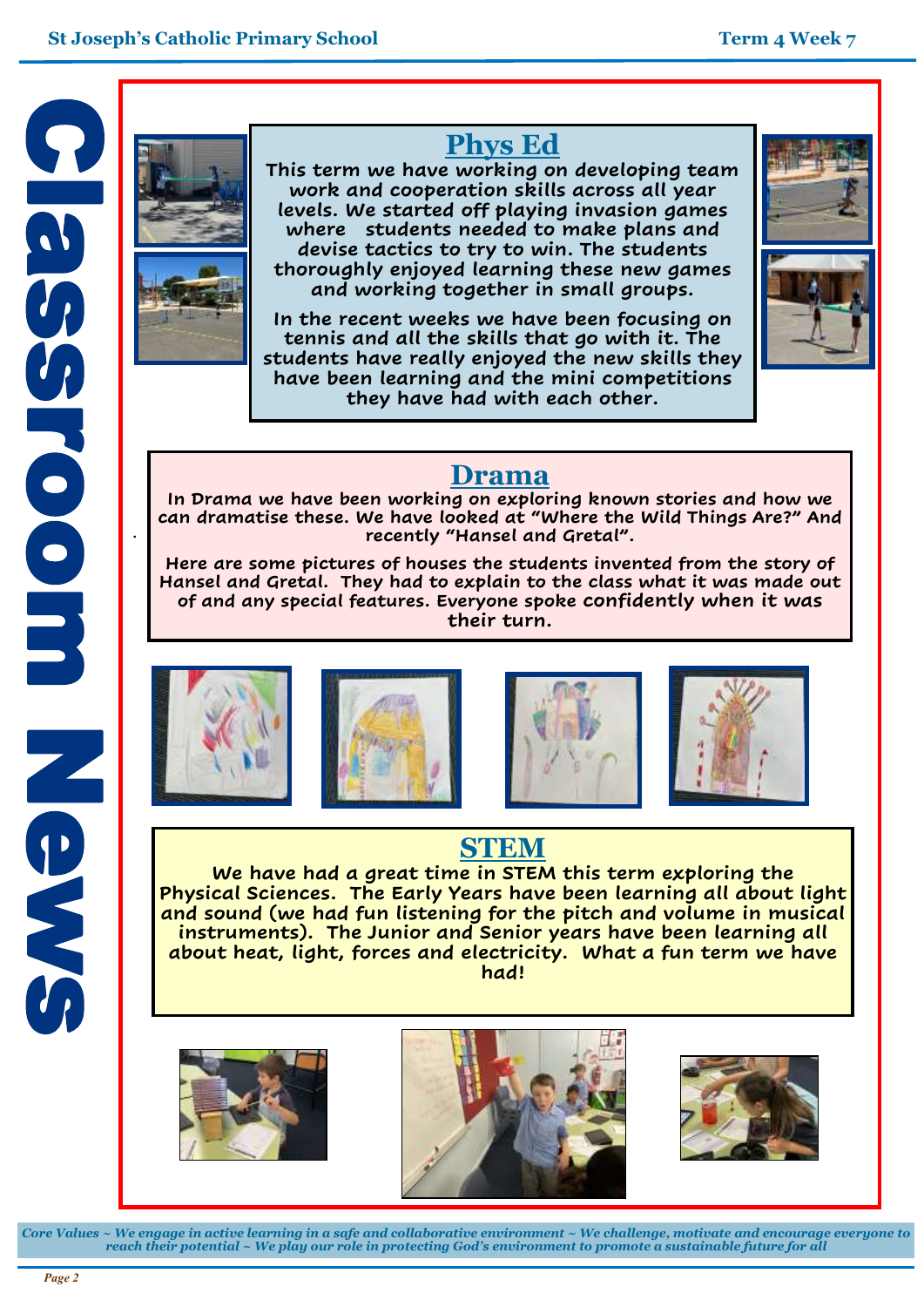#### **St Joseph's Catholic Primary School Term 4 Week 7**



*Core Values ~ We engage in active learning in a safe and collaborative environment ~ We challenge, motivate and encourage everyone to reach their potential ~ We play our role in protecting God's environment to promote a sustainable future for all*

**Yilgarn Westonia Catholic**